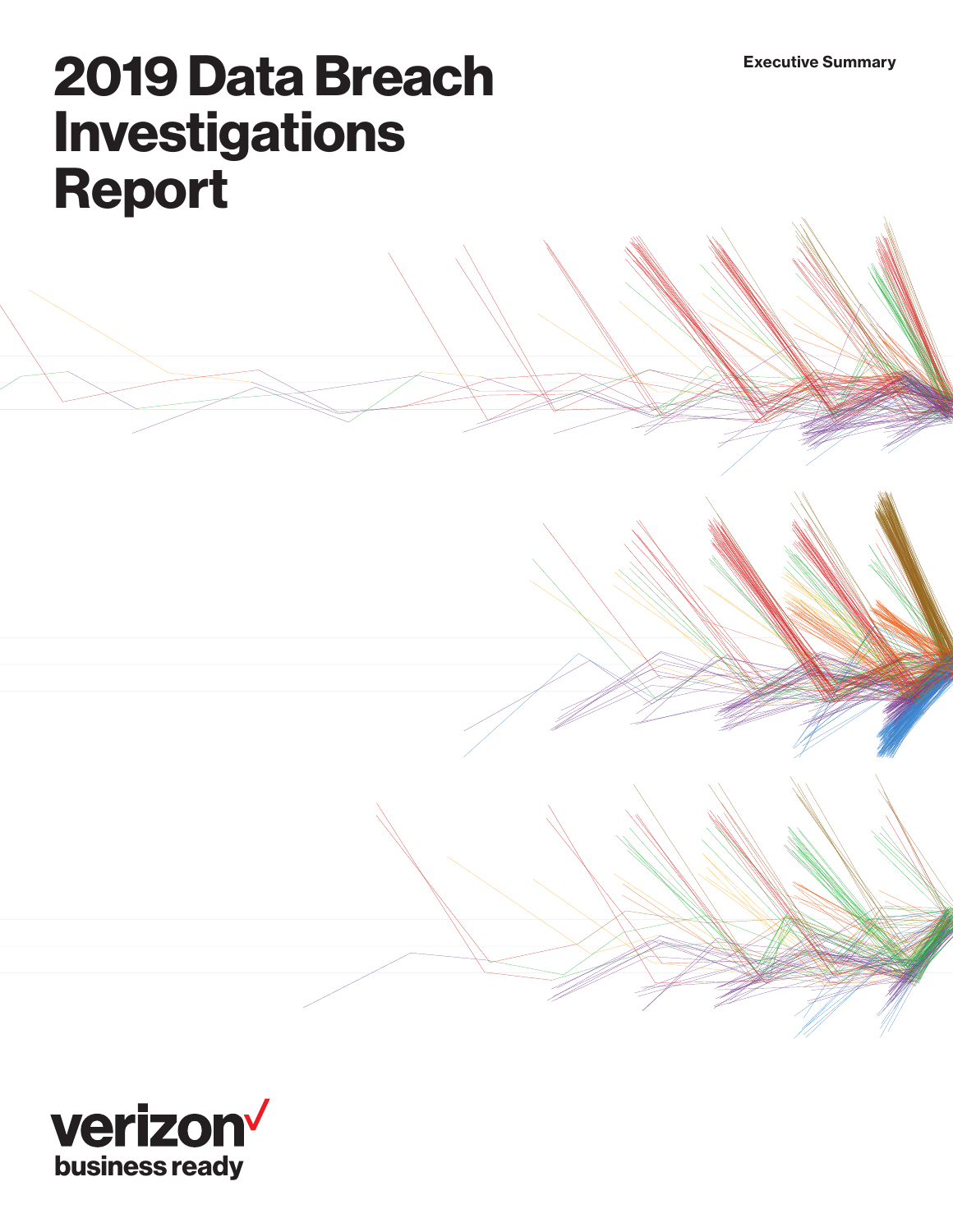The Verizon Data Breach Investigations Report (DBIR) provides you with crucial perspectives on threats that organizations like yours face. The 12th DBIR is built on real-world data from 41,686 security incidents and 2,013 data breaches provided by 73 data sources, both public and private entities, spanning 86 countries worldwide.



and which tactics are most likely to be utilized can prepare you to manage these risks more effectively

and efficiently.

43% of breaches involved small business victims



Figure 2.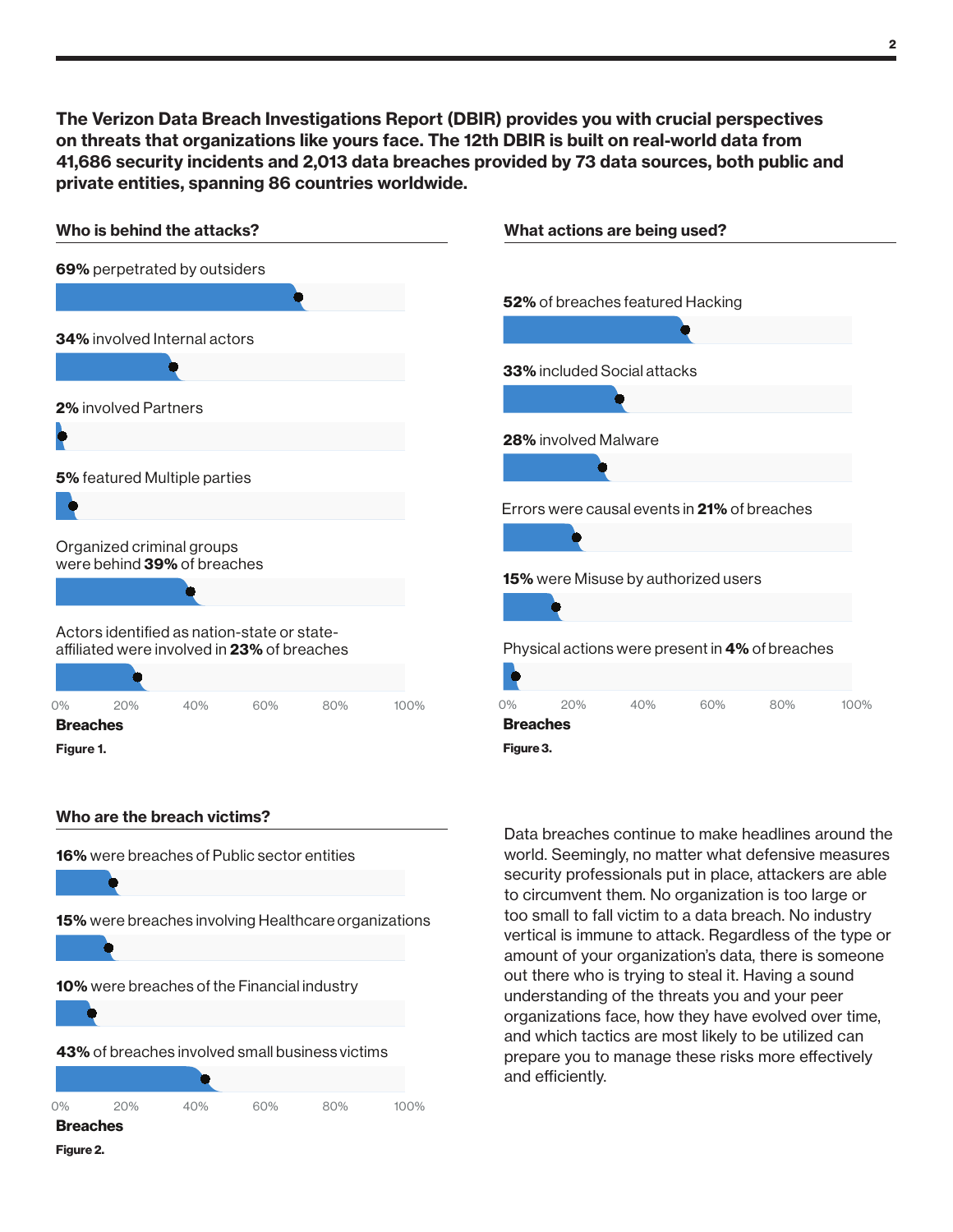# Key Takeaways

# Take me to your leader

C-level executives were twelve times more likely to be the target of social incidents and nine times more likely to be the target of social breaches than in years past. To further underline the growth of financial social engineering attacks, both security incidents and data breaches that compromised executives rose from single digits to dozens in this report.

## Get out of my cloud

As companies continue to transition to more costefficient cloud-based solutions, their email and other valuable data migrate along with them. Criminals simply shift their focus and adapt their tactics to locate and steal the data they find to be of most value. Consequently, there's been a corresponding increase in hacking cloud-based email servers via the use of stolen credentials. This is not an indication that cloudbased services are less secure, however. It is simply that phishing attacks, credential theft and configuration errors are a natural by-product of the process.

## What a tangled web we weave

Payment card web application compromises are well on their way to exceeding physical terminal compromises in payment card-related breaches. Data from one of our contributors, the National Cyber-Forensics and Training Alliance (NCFTA), substantiates this shift appears to have already occurred, and our larger data set is also trending that way.



Where a motive is known or applicable, financial gain is the most common driver of data breaches, representing 71% of cases. Espionage is the motive in 25% of breaches.

## Still held for ransom

Ransomware attacks are still going strong, and account for nearly 24 percent of incidents where malware was used. Ransomware has become so commonplace that it is less frequently mentioned in the specialized media unless there is a high-profile target in the mix. However, it is still a serious threat to all industries. Meanwhile, some other threats that are frequently hyped, such as cryptomining (2% of malware), occur very infrequently in our data set.

## Chip and Pin for the win?

The number of physical terminal compromises in payment card-related breaches is decreasing when compared to web application compromises. This may be partly due to the implementation of chip and pin payment technology starting to show progress.

## HR strikes back

Interestingly, attacks on Human Resource personnel have decreased from last year. Our data set showed 6x fewer Human Resource personnel being impacted this year compared to last. This correlates with W-2 tax form scams almost disappearing entirely from the DBIR data set.

# I click, therefore I am

Click-through rates on phishing simulations for data partners fell from 24% to 3% during the past seven years. But 18% of people who clicked on test phishing links did so on mobile devices. Research shows mobile users are more susceptible to phishing, probably because of their user interfaces and other factors. This is also the case for email-based spear phishing and social media attacks.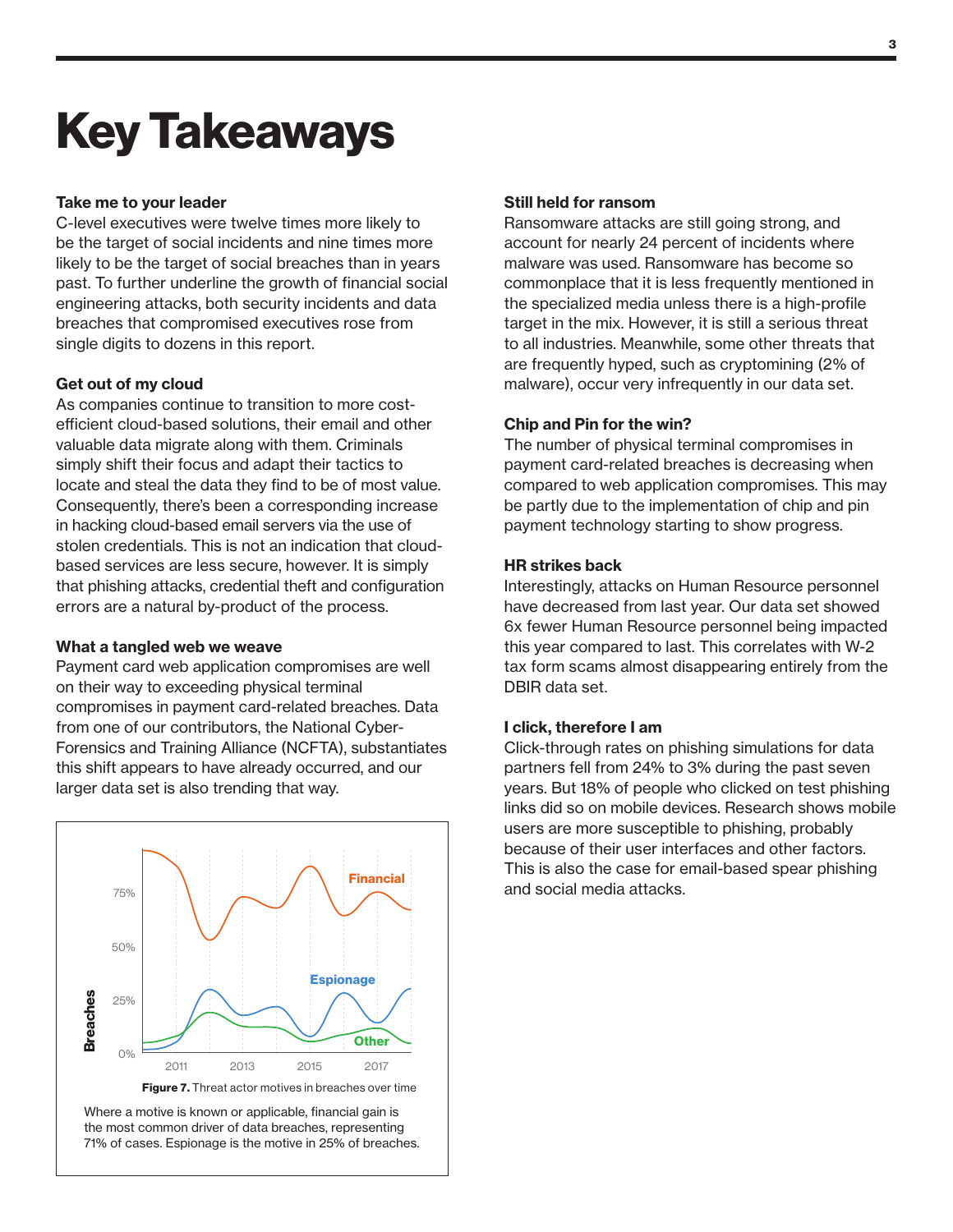## Which threats does your industry face?

Every type of organization is at risk. But certain industries are more prone than others to specific kinds of attack. This is due to a multitude of factors, such as their business model, the type of data transmitted and retained, customer base, and even the various technologies needed to secure their environment. Knowing where an attack is most likely to occur offers the defender the opportunity to optimize their resources and helps to drive budget

allocation. Many DBIR readers go directly to their industry to understand the threats they and their peers face. But you can gain valuable perspective from the experiences of other sectors, as well.

Our 2019 DBIR features a deep dive into industries, and covers the specific threats, motivations and bad actors they face.

|         |                                                                                        |                    | <b>Incidents</b> |              |                         |                  |                       |                   | <b>Breaches</b> |                |                     |                |                         |                 |                  |                       |                   |             |                |
|---------|----------------------------------------------------------------------------------------|--------------------|------------------|--------------|-------------------------|------------------|-----------------------|-------------------|-----------------|----------------|---------------------|----------------|-------------------------|-----------------|------------------|-----------------------|-------------------|-------------|----------------|
|         |                                                                                        | Accommodation (72) | Education (61)   | Finance (52) | Healthcare (62)         | Information (51) | Manufacturing (31-33) | Professional (54) | Public (92)     | Retail (44-45) | Accommodation (72)  | Education (61) | Finance (52)            | Healthcare (62) | Information (51) | Manufacturing (31-33) | Professional (54) | Public (92) | Retail (44-45) |
|         | Crimeware                                                                              | 17                 | 31               | 52           | 76                      | 206              | 58                    | 60                | 4,758           | 21             | 3                   | 3              | $\overline{\mathbf{z}}$ | 1               | 3                | 5                     | 8                 | 8           | 3              |
|         | Web Applications                                                                       | 14                 | 30               | 76           | 71                      | 75               | 40                    | 79                | 93              | 92             | 14                  | 24             | 70                      | 65              | 45               | 36                    | 73                | 33          | 88             |
|         | Privilege Misuse                                                                       | 1                  | 19               | 100          | 110                     | 14               | 36                    | 13                | 13,021          | 16             | 1                   | 9              | 45                      | 85              | 7                | 14                    | 10                | 40          | 14             |
|         | Everything Else                                                                        | 7                  | 24               | 29           | 39                      | 23               | 23                    | 59                | 61              | 14             | 3                   | 20             | 12                      | 27              | 17               | 8                     | 26                | 37          | 8              |
| Pattern | Denial of Service                                                                      |                    | 226              | 575          | 3                       | 684              | 163                   | 408               | 992             | 54             |                     |                |                         |                 |                  |                       | 1                 |             |                |
|         | Cyber-Espionage                                                                        | 1                  | 6                | 32           | 3                       | 22               | 16                    | 9                 | 143             | 2              | 1                   | 5              | 22                      | 2               | 20               | 13                    | 8                 | 140         | $\bf{2}$       |
|         | Miscellaneous Errors                                                                   | 5                  | 37               | 36           | 104                     | 69               | 14                    | 30                | 1,515           | 12             | 2                   | 35             | 34                      | 97              | 65               | 12                    | 28                | 58          | 11             |
|         | Lost and Stolen Assets                                                                 | 4                  | 9                | 9            | 62                      | 4                | 5                     | 14                | 2,820           | 7              | 1                   | з              | 2                       | 28              | 1                | 2                     | 5                 | 16          | 3              |
|         | Point of Sale                                                                          | 40                 |                  |              | $\overline{\mathbf{2}}$ |                  |                       |                   |                 | 10             | 38                  |                |                         | 2               |                  |                       |                   |             | 9              |
|         | Payment Card Skimmers                                                                  |                    |                  | 21           |                         | 1                |                       |                   |                 | 10             |                     |                | 18                      |                 | 1                |                       |                   |             | 4              |
|         |                                                                                        |                    |                  |              |                         |                  |                       |                   |                 |                |                     |                |                         |                 |                  |                       |                   |             |                |
|         | Malware                                                                                | 61                 | 50               | 96           | 85                      | 244              | 88                    | 91                | 4,922           | 90             | 46                  | 16             | 33                      | 7               | 33               | 26                    | 29                | 153         | 70             |
|         | Hacking                                                                                | 45                 | 279              | 699          | 100                     | 796              | 233                   | 524               | 1,279           | 162            | 42                  | 42             | 95                      | 78              | 75               | 58                    | 100               | 205         | 102            |
| Action  | Misuse                                                                                 | 1                  | 19               | 100          | 110                     | 14               | 36                    | 13                | 13,021          | 16             | 1                   | 9              | 45                      | 85              | 7                | 14                    | 10                | 40          | 14             |
|         | Social                                                                                 | 18                 | 43               | 88           | 91                      | 38               | 56                    | 100               | 201             | 15             | 14                  | 38             | 69                      | 78              | 32               | 42                    | 69                | 173         | 10             |
|         | Error                                                                                  | 5                  | 40               | 38           | 124                     | 72               | 16                    | 37                | 4,317           | 15             | 2                   | 37             | 36                      | 110             | 67               | 13                    | 31                | 66          | 14             |
|         | Physical                                                                               | 5                  | 6                | 32           | 47                      | 5                | 4                     | 8                 | 20              | 16             | 2                   | 1              | 18                      | 17              | $\mathbf 2$      | 2                     | 3                 | 9           | 6              |
|         |                                                                                        |                    |                  |              |                         |                  |                       |                   |                 |                |                     |                |                         |                 |                  |                       |                   |             |                |
|         | User Dev                                                                               | 40                 | 45               | 69           | 71                      | 41               | 62                    | 58                | 3,009           | 30             | 33                  | 32             | 38                      | 29              | 19               | 26                    | 29                | 165         | 16             |
|         | Server                                                                                 | 68                 | 324              | 722          | 225                     | 874              | 259                   | 559               | 1,244           | 184            | 55                  | 60             | 117                     | 165             | 133              | 64                    | 111               | 131         | 118            |
|         | Person                                                                                 | 18                 | 45               | 90           | 93                      | 38               | 58                    | 104               | 201             | 15             | 14                  | 40             | 70                      | 80              | 32               | 44                    | 73                | 173         | 10             |
| Asset   | Network                                                                                |                    | 2                | 1            | 3                       | 1                | 1                     | 4                 | 3               | 1              |                     | 1              | 1                       |                 | 1                | 1                     | 2                 | 1           | 1              |
|         |                                                                                        |                    |                  |              |                         |                  |                       |                   |                 |                |                     |                |                         |                 |                  |                       |                   |             |                |
|         | Media                                                                                  |                    | 10               | 16           | 98                      | 2                | 2                     | 20                | 777             | 8              |                     |                | 13                      | 79              | 2                | 2                     |                   | 31          | 7              |
|         | Kiosk/Term                                                                             |                    |                  | 24           | 1                       | 1                | 1                     |                   |                 | 9              |                     |                | 17                      | 1               | 1                |                       |                   |             | 4              |
|         |                                                                                        |                    |                  |              |                         |                  |                       |                   |                 |                |                     |                |                         |                 |                  |                       |                   |             |                |
|         | Figure 39. Industry Comparison<br>(left: all security incidents, right: only breaches) |                    |                  |              |                         |                  |                       |                   |                 |                | 0% 25% 50% 75% 100% |                |                         |                 |                  |                       |                   |             |                |



0% 25% 50% 75% 100%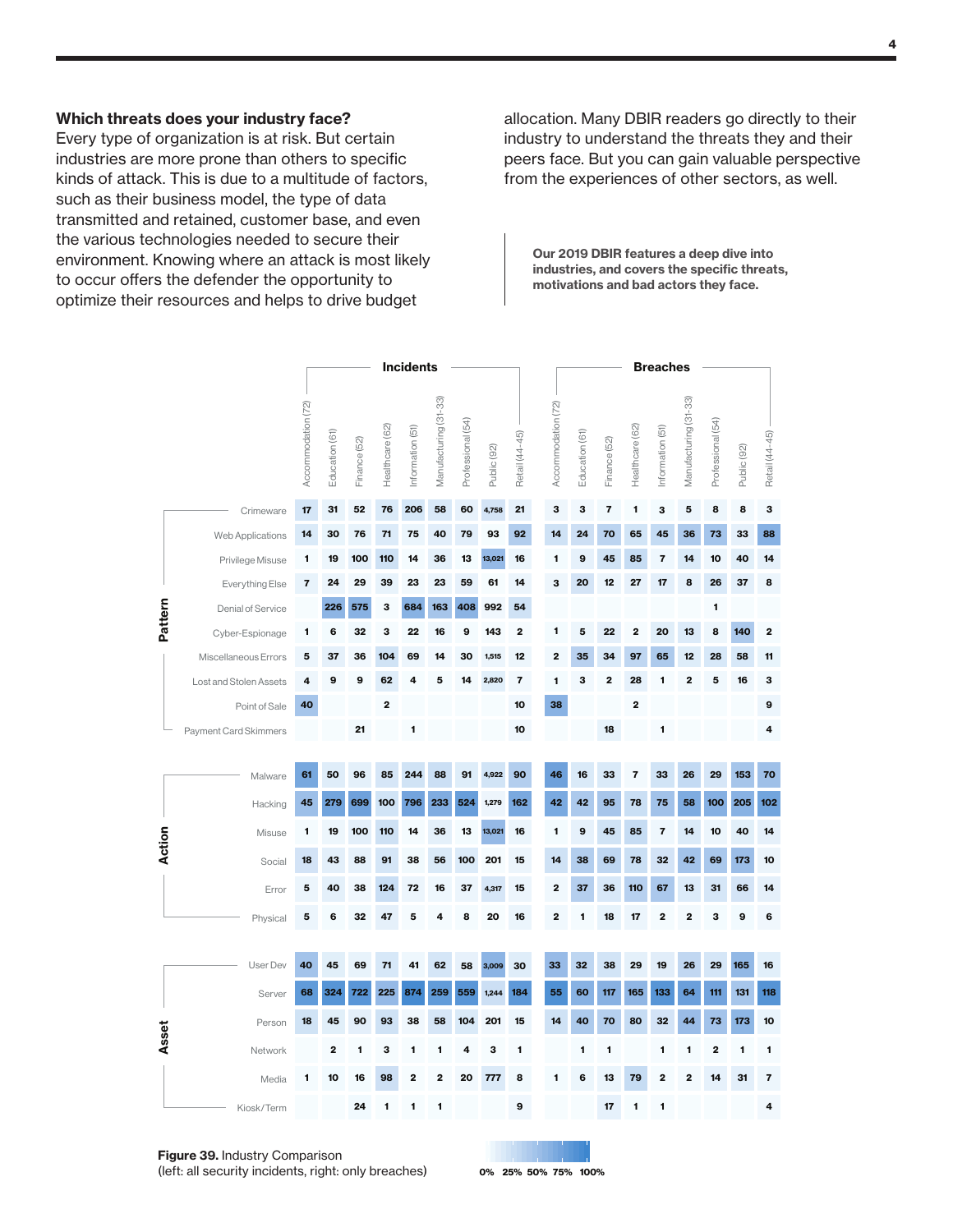## Accommodation & Food Services

The breach totals in our data set have decreased from last year, primarily due to a lack of POS vendor incidents that have led to numerous organizations being compromised with stolen partner credentials.

| <b>Frequency</b>     | 87 incidents,<br>61 with confirmed data disclosure                                                                              |  |  |  |  |  |
|----------------------|---------------------------------------------------------------------------------------------------------------------------------|--|--|--|--|--|
| Top 3 patterns       | Point of Sale intrusions, Web applications and<br>Crimeware patterns represent 93% of all data<br>breaches within Accommodation |  |  |  |  |  |
| <b>Threat actors</b> | External (95%), Internal (5%)<br>(breaches)                                                                                     |  |  |  |  |  |
| <b>Actor motives</b> | Financial (100%) (breaches)                                                                                                     |  |  |  |  |  |
| Data compromised     | Payment (77%), Credentials (25%),<br>Internal (19%) (breaches)                                                                  |  |  |  |  |  |

# Educational Services

Education continues to be plagued by errors, social engineering and inadequately secured email credentials. With regard to incidents, DoS attacks account for over half of all incidents in Education.

| <b>Frequency</b>     | 382 incidents.<br>99 with confirmed data disclosure                                                |
|----------------------|----------------------------------------------------------------------------------------------------|
| Top 3 patterns       | Miscellaneous Errors, Web Application<br>Attacks, and Everything Else represent 80%<br>of breaches |
| <b>Threat actors</b> | External (57%), Internal (45%).<br>Multiple parties (2%) (breaches)                                |
| <b>Actor motives</b> | Financial (80%), Espionage (11%), Fun (4%),<br>Grudge (2%), Ideology (2%) (breaches)               |
| Data compromised     | Personal (55%), Credentials (53%). and<br>Internal (35%) (breaches)                                |

## Financial and Insurance

Denial of Service and use of stolen credentials on banking applications remain common. Compromised email accounts become evident once those attacked are filtered. ATM Skimming continues to decline.

| <b>Frequency</b>     | 927 incidents.<br>207 with confirmed data disclosure                                         |
|----------------------|----------------------------------------------------------------------------------------------|
| Top 3 patterns       | Web Applications, Privilege Misuse,<br>and Miscellaneous Errors represent 72%<br>of breaches |
| <b>Threat actors</b> | External (72%), Internal (36%),<br>Multiple parties (10%), Partner (2%) (breaches)           |
| <b>Actor motives</b> | Financial (88%), Espionage (10%) (breaches)                                                  |
|                      | <b>Data compromised</b> Personal (43%), Credentials (38%),<br>Internal (38%) (breaches)      |

## **Healthcare**

Healthcare stands out due to the majority of breaches being associated with internal actors. Denial of Service attacks are infrequent, but availability issues arise in the form of ransomware.

| <b>Frequency</b>     | 466 incidents.<br>304 with confirmed data disclosure                                                           |
|----------------------|----------------------------------------------------------------------------------------------------------------|
| Top 3 patterns       | Miscellaneous Errors, Privilege Misuse and<br>Web Applications represent 81% of incidents<br>within Healthcare |
| <b>Threat actors</b> | Internal (59%), External (42%), Partner (4%),<br>and Multiple parties (3%) (breaches)                          |
| <b>Actor motives</b> | Financial (83%), Fun (6%), Convenience (3%),<br>Grudge (3%), and Espionage (2%) (breaches)                     |
| Data compromised     | Medical (72%), Personal (34%),<br>Credentials (25%) (breaches)                                                 |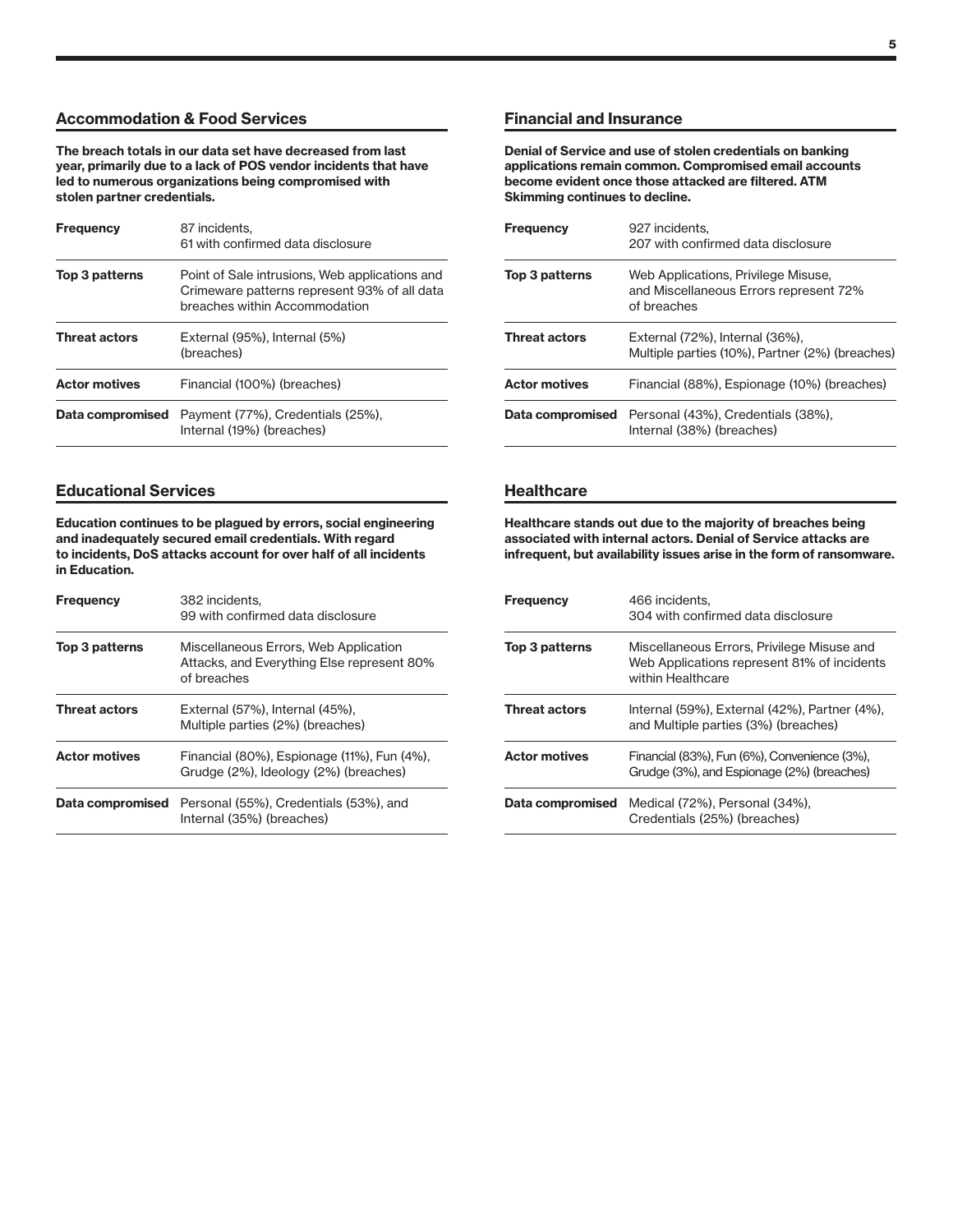## Information

Web applications are targeted with availability attacks as well as leveraged for access to cloud-based organizational email accounts.

| <b>Frequency</b>     | 1,094 Incidents,<br>155 with confirmed data disclosure                                                         |
|----------------------|----------------------------------------------------------------------------------------------------------------|
| Top 3 patterns       | Miscellaneous Errors, Web Applications,<br>and Cyber-Espionage represent 83% of<br>breaches within Information |
| <b>Threat actors</b> | External (56%), Internal (44%), Partner (2%)<br>(breaches)                                                     |
| <b>Actor motives</b> | Financial (67%). Espionage (29%) (breaches)                                                                    |
| Data compromised     | Personal (47%), Credentials (34%),<br>Secrets (22%) (breaches)                                                 |

## Manufacturing

Manufacturing has been experiencing an increase in financially motivated breaches in the past couple of years, but espionage is still a strong motivator. Most breaches involve phishing and the use of stolen credentials.

| <b>Frequency</b>     | 352 incidents.<br>87 with confirmed data disclosure                                  |
|----------------------|--------------------------------------------------------------------------------------|
| Top 3 patterns       | Web Applications, Privilege Misuse, and<br>Cyber-Espionage represent 71% of breaches |
| <b>Threat actors</b> | External (75%), Internal (30%).<br>Multiple parties (6%), Partner (1%) (breaches)    |
| <b>Actor motives</b> | Financial (68%), Espionage (27%),<br>Grudge (3%), Fun (2%) (breaches)                |
| Data compromised     | Credentials (49%), Internal (41%), Secrets<br>$(36%)$ (breaches)                     |

# Professional, Technical & Scientific Services

Phishing and credential theft associated with cloud-based mail accounts have risen as the prominent attack types.

| <b>Frequency</b>     | 670 incidents,<br>157 with confirmed data disclosure                                                                     |
|----------------------|--------------------------------------------------------------------------------------------------------------------------|
| Top 3 patterns       | Web Applications, Everything Else, and<br>Miscellaneous Errors represent 81%<br>of breaches within Professional Services |
| <b>Threat actors</b> | External (77%), Internal (21%), Partner (5%),<br>Multiple parties (3%) (breaches)                                        |
| <b>Actor motives</b> | Financial (88%), Espionage (14%),<br>Convenience (2%) (breaches)                                                         |
| Data compromised     | Credentials (50%), Internal (50%),<br>Personal (46%) (breaches)                                                          |

## Public Administration

Cyber-Espionage is rampant in the Public sector, with Stateaffiliated actors accounting for 79 percent of all breaches involving external actors. Privilege Misuse and Error by insiders account for 30 percent of breaches.

| <b>Frequency</b>     | 23.399 incidents.<br>330 with confirmed data disclosure                                 |
|----------------------|-----------------------------------------------------------------------------------------|
| Top 3 patterns       | Cyber-Espionage, Miscellaneous Errors and<br>Privilege Misuse represent 72% of breaches |
| <b>Threat actors</b> | External (75%), Internal (30%), Partner (1%),<br>Multiple parties (6%) (breaches)       |
| <b>Actor motives</b> | Espionage (66%), Financial (29%),<br>Other (2%) (breaches)                              |
| Data compromised     | Internal (68%), Personal (22%),<br>Credentials (12%) (breaches)                         |

### Retail

Card present breaches involving POS compromises or gas-pump skimmers continue to decline. Attacks against e-commerce payment applications are satisfying the financial motives of the threat actors targeting this industry.

| <b>Frequency</b>     | 234 incidents.<br>139 with confirmed data disclosure                                         |
|----------------------|----------------------------------------------------------------------------------------------|
| Top 3 patterns       | Web Applications, Privilege Misuse,<br>and Miscellaneous Errors represent 81%<br>of breaches |
| <b>Threat actors</b> | External (81%), Internal (19%) (breaches)                                                    |
| <b>Actor motives</b> | Financial (97%), Fun (2%), Espionage (2%)<br>(breaches)                                      |
| Data compromised     | Payment (64%), Credentials (20%),<br>Personal (16%) (breaches)                               |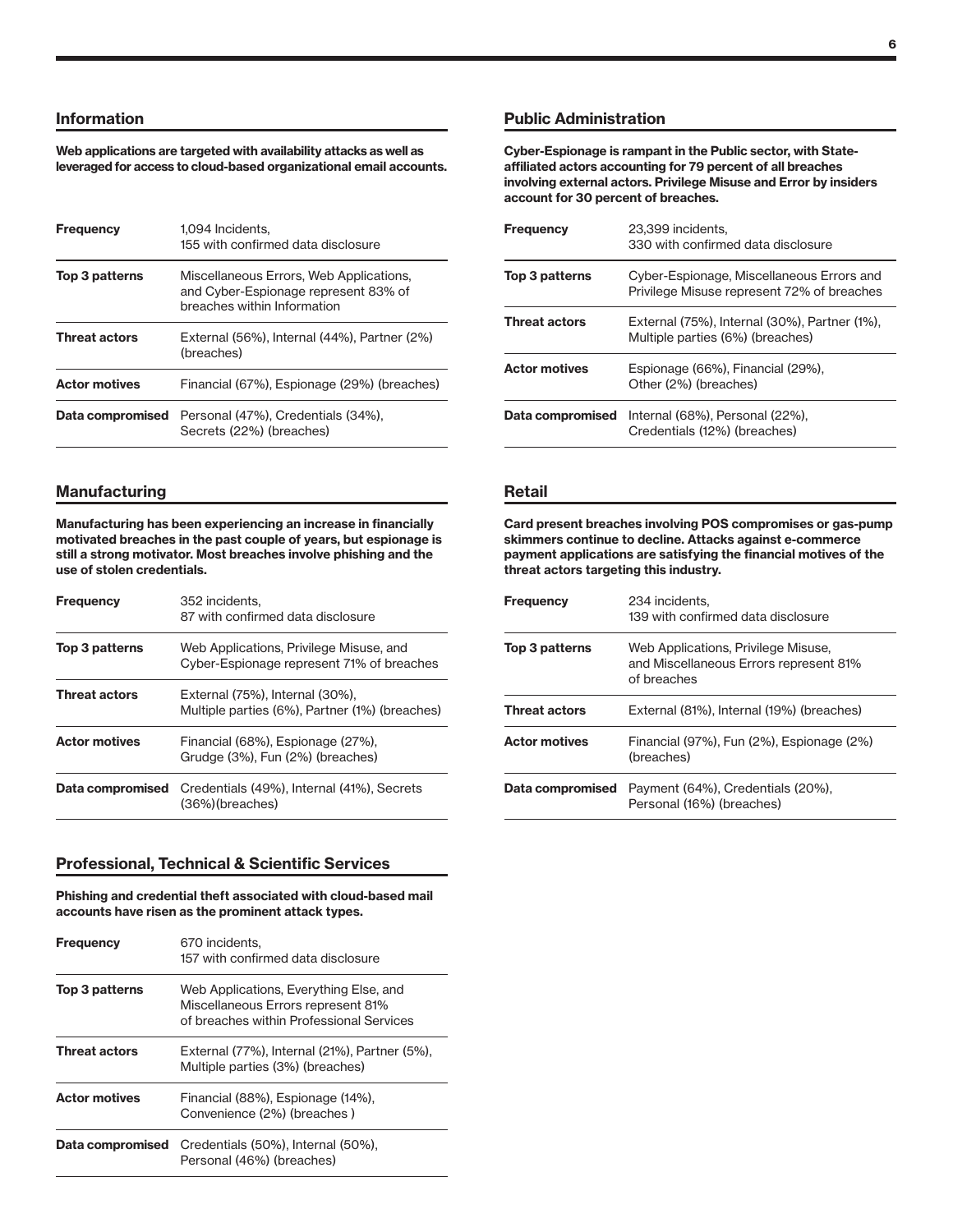# Use actionable intelligence to strengthen your security

As security threats and attackers constantly evolve, Information Security professionals may feel attackers are outpacing efforts to stop them. But security professionals and business leaders have powerful tools of their own to deploy against bad actors.

The most important defense is knowledge. By gaining perspective, insight and understanding of the threats they face, organizations can take crucial steps to mitigate them. The DBIR can play an important role in providing up-to-date knowledge. Since 2014, we've specified nine incident patterns that comprise the majority of incidents and breaches. Being aware of these can help you configure your security methods and use your budget to address likely threats.

98% of security incidents and 88% of data breaches continue to occur within one of nine patterns.

The stakes are high, with organizations' data, customer base, proprietary business information and trade secrets vulnerable to attacks. Data breaches continue to threaten organizational reputations and finances. But security professionals have the power to meet these challenges.

Get all the details, including industry-specific attack patterns, in the 2019 DBIR.

#### Sizing the losses

The FBI Internet Crime Complaint Center (IC3) contributed to the DBIR this year with impact data from business email compromise (BEC) and computer data breach (CDB) reports. Median direct losses to threat actors are about \$8,000 for BECs and \$25,000 for CDBs.

They work hard for the money

Additionally, when the IC3 Recovery Asset Team acts upon BECs and works with the destination bank, half of all US-based business email compromise victims had 99% of the money recovered or frozen; and only 9% had nothing recovered.

### Some best practices to prevent breaches

#### Keep it clean.

Many breaches are a result of poor security hygiene and a lack of attention to detail. Clean up human error where possible, then establish an asset and security baseline around internet-facing assets like web servers and cloud services.

#### Maintain integrity.

Web application compromises now include code that can capture data entered into web forms. Consider adding file integrity monitoring on payment sites, in addition to patching operating systems and coding payment applications.

#### Redouble your efforts.

2FA everything. Use strong authentication on customerfacing applications, any remote access and cloud-based email. There are examples of 2FA vulnerabilities, but they don't excuse lack of implementation.

#### Be wary of inside jobs.

Track insider behavior by monitoring and logging access to sensitive data. Make it clear to staff just how good you are at recognizing fraudulent transactions.

#### Scrub packets.

Distributed denial of service (DDoS) protection is an essential control for many industries. Guard against nonmalicious interruptions with continuous monitoring and capacity planning for traffic spikes.

#### Stay socially aware.

Social attacks are effective ways to capture credentials. Monitor email for links and executables. Give your teams ways to report potential phishing or pretexting.

The 2019 Verizon Data Breach Investigations Report offers security professionals and business leaders worldwide a comprehensive look at the threat landscape—how threats are changing, and the newest best practices to mitigate those risks. The 2019 report is based on a detailed analysis of 41,686 security incidents, including 2,013 confirmed data breaches. Now in its 12th year, the DBIR is recognized as one of the security industry's most respected sources of insight and data.

## Download the full report:

[enterprise.verizon.com/DBIR2019/](https://enterprise.verizon.com/resources/reports/dbir/)